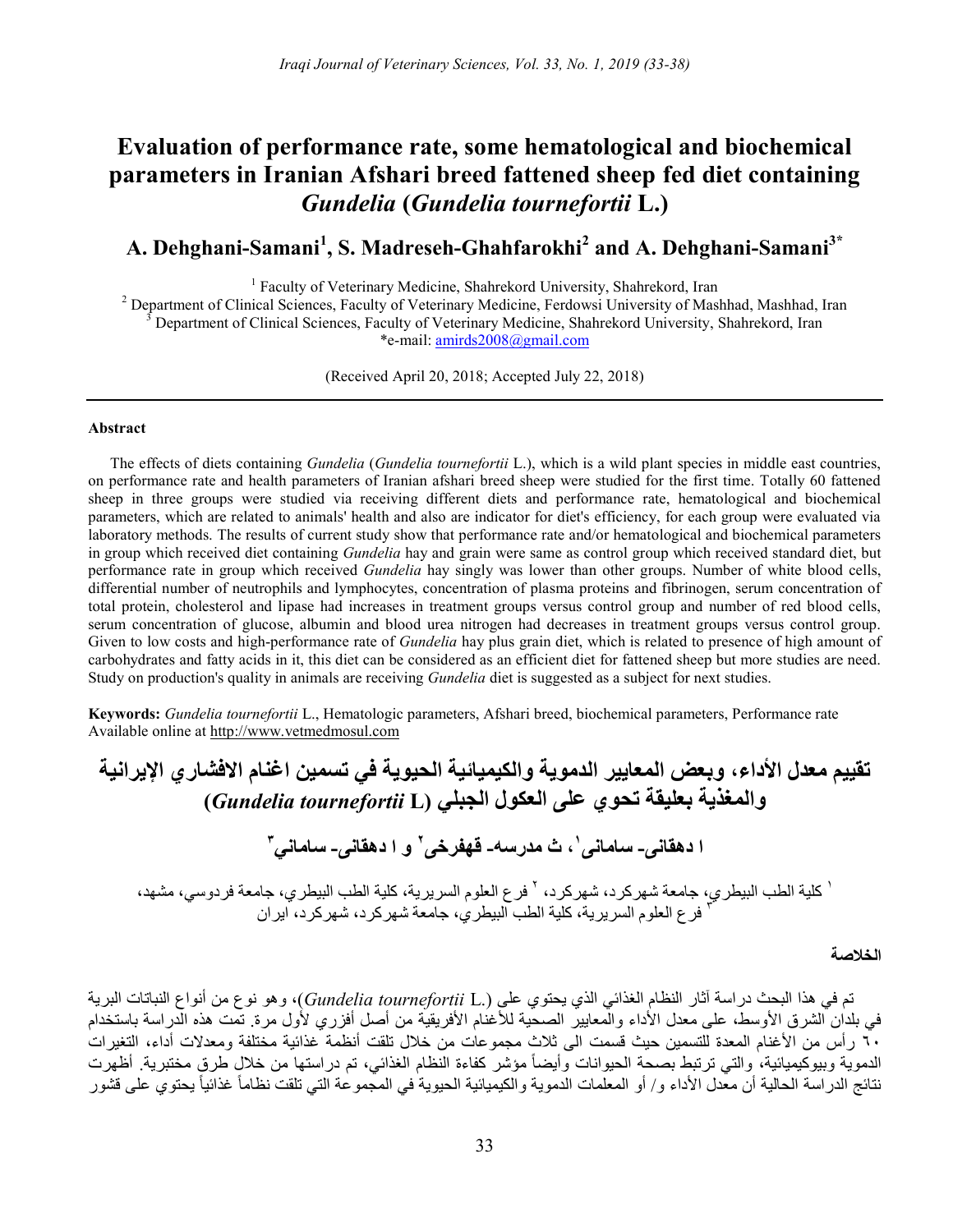Gundelia والحبوب كانت نفس المجموعة الضابطة التي تلقت نظاماً غذائياً عاديا،ً ولكن معدل الأداء في المجموعة التي تلقت Gundelia hay منفردة كان أقل من غيرها من المجموعات. عدد خلايا الدم البيضاء، العدد التفاضلي للعدلات والخلايا اللمفاوية، تركيز بروتينات البلازما والفيبرينوجين، تركيز مصل البروتين الكلي، الكوليسترول والليباز كان يزيد في مجموعات المعالجة مقابل مجموعة التحكم وعدد خلايا الدم الحمراء، تركيز المصل من الجلوكوز، الألبومين وكان نيتروجين اليوريا في الدم ينقص في مجموعات العلاج مقابل المجموعة الضابطة. ونظراً للتكاليف المنخفضة والأداء العالي لمنتج Gundelia hay بالإضافة إلى حمية الحبوب، والتي ترتبط بوجود كمية كبيرة من الكربوهيدرات والأحماض الدهنية فيها، يمكن اعتُبار هذا النظام الغذائي نظاماً غذائياً فعالاً للأغنام المسمّاة ولكن هناك حاجة لمزيد من الدراسات. دراسة على جودة الإنتاج في الحيوانات يتم تلقي النظام الغذائي Gundelia هو كما اقترح للدراسات القادمة.

## Introduction

Sheep meat is an important part of family's food schedule in some parts of the world including Iran, so fattened sheep breeders are always trying to find the best breed, which is adapted with their climate and has the highest performance, Iranian afshari sheep breed is a heavy meat-breed, which has high potentials of growth and reproduction and is adapted to Iran's climate. The average of first lambing age, lambing interval and length of mating season are 691.45±15.45, 306.24±10.16 and 67.06±0.235 days, respectively, the litter size is 1.149±0.031 lambs for a year (1). The averages of birth weight, weaning weight and body weight at  $6<sup>th</sup>$  month of the ages for the lambs of this breed are 3.26±0.072, 22.02±0.410 and 31.94±0.629 kg, respectively. Also, the average daily gain from birth to weaning and weaning to  $6<sup>th</sup>$  month of the ages are 184.04±5.02 and 156.84±11.81 gram, respectively (2).

Affordability, availability, efficiency and health security are the most important factors for animals feed sources, which in order to decreasing of costs breeders including fattened sheep breeders, are always seeking for a good diet with the lowest cost for their herds. In this way they are traditionally using from natural resources, which are available and/or free in their location. Gundelia (Gundelia tournefortii L.), which has been identified as one of the well-known and widely distributed plants with various applications in some of Asian and North African countries, belongs to the Asteraceae family and grows in the Middle East particularly in the temperate, mountainous and semi desert areas of countries such as Iran, Iraq, Turkey, Jordan, Syria, Egypt, Turkmenistan and some regions of Azerbaijan and Armenia. This plant is typically known as kangar, tumbleweed, kaoub and kanger in Persian, English, Arabic and Turkish languages, respectively (3).

All parts of this plant are widely used; the young and still undeveloped areal parts, especially flower buds, are sold in the local fairs, the leaves and stems of this plant are used as food ingredients in soups and salads (4,5). Its fruits are treated with vinegar or lemon and salt and used as a garnish (6). The Stem of Gundelia tournefortii L. is used in various parts of Iran as an occasional food with different usages and as a traditional therapy (7,8). In folk medicine, Gundelia tournefortii L. has advantages in the treatment of diseases like bronchitis, vitiligo, chest pain, heart stroke, diabetes, splenomegaly (7-13).

Different parts of this plant after drying and grinding can be used as a complete/partial diet for animals in different regions of the above-mentioned countries, but to the best of authors knowledge and current time effect of diets containing different amounts of Gundelia on performance rate and health status of animals is unidentified. Therefore, the effect of diet containing different amounts of Gundelia tournefortii L. on performance rate, physiological and biochemical parameters in Iranian Afshari breed fattened sheep was studied.

## Materials and methods

### Location of study and plant parts

The current study was conducted in Saman City (32°27′06″N 50°54′38″E) located in Chaharmahal Va Bakhtiari Province in southwest of Iran. Aerial parts, viz. leaves, stems, flowers and seeds, of Gundelia tournefortii L. plants were collected (from a same field located around the Saman city), dried under sun light, ground immediately and then stored until use in experiments.

#### Animals and farm condition

Totally 60 Iranian Afshari breed sheep with the approximately same age (180 $\pm$ 15 days), weight (25 $\pm$ 5 kg) and sex (male) were studied. Animals were obtained from a same herd and before the experiment they were fed common hays like alfalfa and clover. During the experiment feeding of animals was free and they had free access to water and diet, 24 hours, daily. Temperature (18- 25 $\degree$ C), surface area (approximately 20 m<sup>2</sup> for each treatment), light (natural daily sun light plus 4-5 hours artificial light and totally about 15 hours daily), humidity (45-55%), and other environmental factors were the same for groups during the experiment.

#### Different treatments and performance rate

In order to assure animal's health, in first step and before the experiment, clinical examinations for all animals were carefully done. Animals were equally divided into three groups containing 20 sheep in each group. During the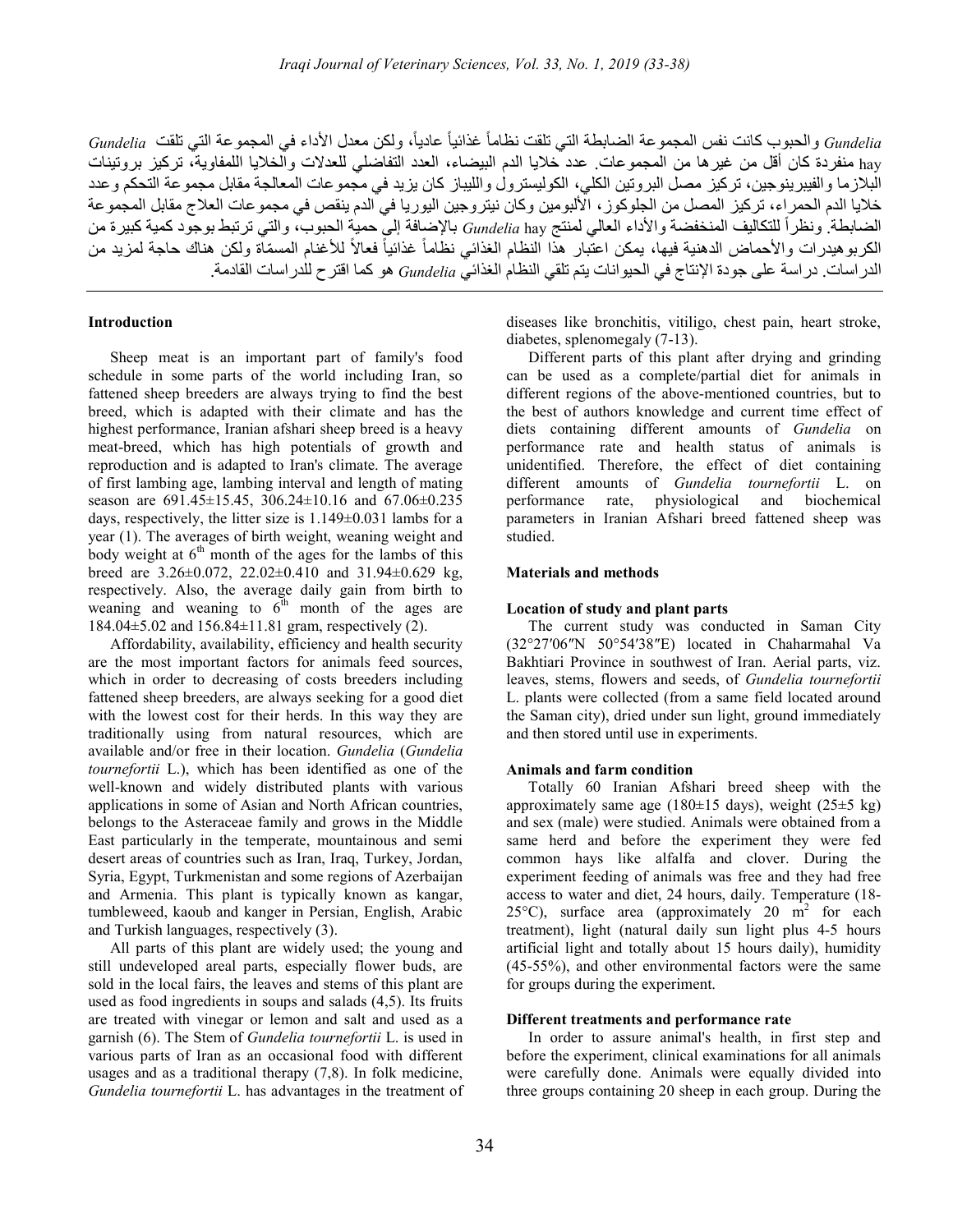experiment, first group, as control group, received reference diet containing of 1-part oat grain (ground oat grain) and 1 part ground alfalfa hay according to Smith (14). Second group, as treatment 1, received diet containing 1-part oat grain (ground oat grain) and 1 part of ground Gundelia tournefortii L. hay and the third group, as treatment 2, received a diet containing ground Gundelia tournefortii L. hay only, without any grain. In order to calculate the performance rate, animals' initial weights in every group were carefully measured and recorded, also in order to know their initial hematologic and biochemical parameters, 10 animals were randomly selected from each group (totally 30 animals) and hematologic and biochemical parameters were measured. For the digestive system adaptation to new diets, changing of diets to new one was smoothly done during the first seven days (first week). At the end of these 7 days, in order to assure animal's health, clinical examination was repeated again, then the experiment continued for 21 days (3 weeks) with new diets for each group. During these days, animals were carefully monitored for any abnormal signs and/or diseases. New meals were added to mangers only when they had eaten their last meals. Animal weights in every group were carefully measured and recorded, at the end of every weeks (totally 4 times plus one time for initial measuring). Finally, after 28 days, all groups were kept off-feed for 8 hours from 12:00 pm till 8:00 am and then blood samples were immediately taken.

### Blood samples and hematologic/biochemical parameters

Before the sampling, bleeding site were carefully cleaned via scrubbing cotton contained ethanol 70%. After evaporation of ethanol, blood samples were collected via puncturing of the external jugular vein by 18-gauge sterile disposable needle and blood taking tubes. First samples were taken for hematologic parameters using anticoagulant tubes (Green tubes containing heparin) and second samples were taken using plain tubes without any anticoagulant (Red tubes containing no additives). Samples were immediately transferred to the place away from direct sun light and any movements. For second samples, after the formation of clots, sera extracted via centrifuging 2000- 3000 rpm for 10 minutes. Sera were kept near the ice packs and sent for laboratory immediately. In laboratory common hematologic parameters including hematocrit, RBC count, WBC count, differential number of neutrophils, lymphocytes, monocytes, eosinophils and Basophils and plasma proteins and fibrinogen were measured via automatic cell counter. Important measurable biochemical parameters of sera including albumin, Blood Urea Nitrogen (BUN), cholesterol, creatinine, glucose, lipase, protein (total), calcium, magnesium, phosphorus, sodium, potassium and Chlorine were also measured via and common specific laboratory methods for metabolic

parameters respectively (15). In this investigation hematologic and metabolic reference values, which were released by Oregon State University, were used to compare obtained data with them (16,17).

## Statistical analysis

The data were expressed as the mean  $\pm$  standard error of the mean (SEM) using Sigma stat (version 3.1) software. Groups were compared using one-way ANOVA for repeated measurements. Tukey test was used for post hoc analysis. A value of  $(P \le 0.05)$  was considered significant.

## Results

## Performance rate

The results of the current study (table 1) show that performance rate in the control group was about 4.2% weekly, and at the end of experiment, animals in this group had about 16% increase in their body weight. The same results were observed for treatment 1, which in these groups not only animal had approximately the same results, but also increase of their weights had significantly (P≤0.05) differences versus time, too. Treatment 2 animals had lowest performance rate, and they just experienced about 7% increase in their weights at the end of experiment. The results indicate that in treatment 2, not only they had lower performance rate than other groups, but also increase of their weight during the last 3 weeks of experiment had not significant differences versus time.

## Hematologic parameters

The results in the table 2 show that the total number of WBC, differential number of neutrophils and lymphocytes, concentrations of plasma proteins and fibrinogen had an increase in treatment groups versus control group and this increase was only significant ( $P \le 0.05$ ) in the treatment 2, and in this group the increases of total number of WBC, concentrations of plasma proteins and fibrinogen in treatment 2 were also over of reference values. The total number of RBC had a decrease in treatment groups versus control group but this decrease was not significant. Other hematologic parameters had different amount of changes (increasing or decreasing) but their changes were unreliable.

## Biochemical parameters

Table 3 shows that serum concentration of glucose, albumin and blood urea nitrogen had a decrease in treatment groups versus control group, not only this decrease was significant (P≤0.05) in the treatment 2 animals, but also the decrease in serum concentration of glucose and albumin was obviously over of reference values. Serum concentration of total protein, cholesterol and lipase had an increase in treatment groups versus control group, but this increase was significant  $(P \le 0.05)$  only in the treatment 2, and the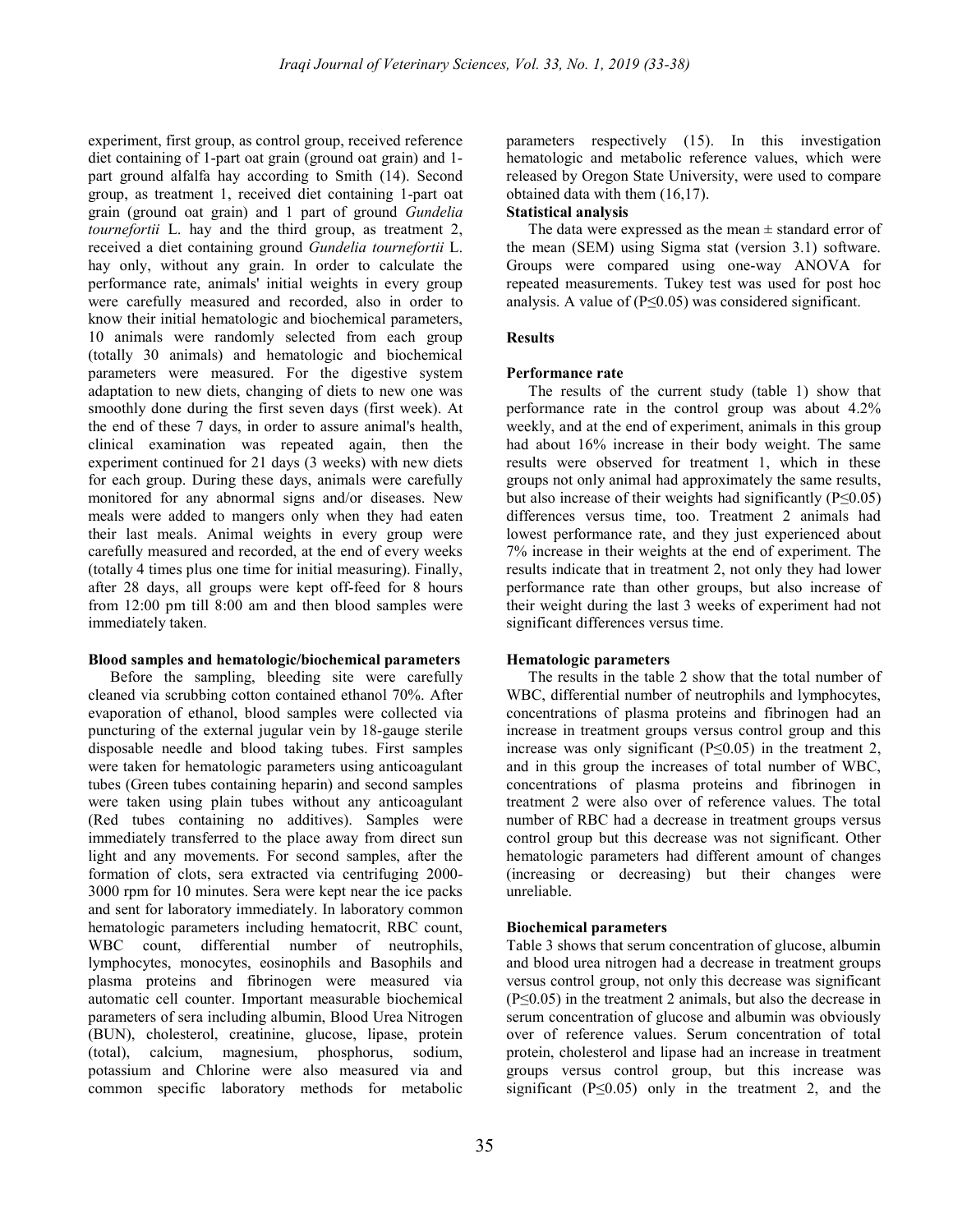increase in serum concentration of total protein in treatment 2 animals was over of reference values. Other biochemical

parameters had different amount of changes (increasing or decreasing) but their changes were unreliable.

Table 1: Percentage of weights increases (mean  $\pm$  SEM) in different examined groups versus time

| Groups                                             | First week            | Second week                    | Third week                      | Fourth week                     |
|----------------------------------------------------|-----------------------|--------------------------------|---------------------------------|---------------------------------|
| Treatment 1: (Grain+ <i>Gundelia</i> /Alfalfa Hay) | $4.09 \pm 0.65^{A,a}$ | $7.99 \pm 0.71^{A,b}$          | $11.52 \pm 0.39$ <sup>A,c</sup> | $16.13 \pm 0.52$ <sup>A,d</sup> |
| Treatment 2: (Grain+ <i>Gundelia</i> Hay)          | $3.97 \pm 0.54^{A,a}$ | 6.15 $\pm$ 0.89 <sup>B,b</sup> | $6.64 \pm 1.03^{B,b}$           | $7.06\pm1.21^{B,b}$             |
| Control group: (Grain+Alfalfa Hay)                 | $4.26 \pm 0.71^{A,a}$ | $8.13 \pm 0.58$ <sup>A,b</sup> | $11.83 \pm 0.72$ <sup>A,c</sup> | $16.47 \pm 0.46$ <sup>A,d</sup> |

Presence of different superscript uppercase letter (<sup>A-C</sup>) shows significant differences (P≤0.05) between different treatment groups (rows) in every column (time), and presence of different superscript lowercase letters  $(^{a-d})$  shows significant differences (P≤0.05) between different times (column) in every row (treatment groups).

Table 2: Hematologic parameters and their reference values according to Oregon State University (2018a)

| Parameters                | Initial<br>measurement | Treatment 1<br>$(Grain + Gundelia)$<br>Hay) | Treatment 2<br>(Gundelia Hay) | Control Group<br>$(Grain + Alfalfa)$<br>$\text{Hay}$ | Reference<br>Value* |
|---------------------------|------------------------|---------------------------------------------|-------------------------------|------------------------------------------------------|---------------------|
| Hematocrit $(n\%)$        | $33.52 \pm 2.16*$      | $35.76\pm1.61*$                             | 34.99±2.08*                   | $34.41\pm0.85*$                                      | 27-45               |
| RBC $(n \times 10^6$ /ul) | $10.97 \pm 2.21*$      | $9.83 \pm 2.37*$                            | $9.58\pm3.13*$                | $10.24 \pm 1.07*$                                    | $9 - 15$            |
| $WBC$ (n/ul)              | $8369.73 \pm 90.95*$   | $9131.81 \pm 173.23*$                       | 12352.74±257.06£              | $8447.36 \pm 320.93*$                                | 4000-12000          |
| Neutrophils $(n/u)$       | $4673.19 \pm 113.69*$  | 5787.19±203.37*                             | 8903.26±398.21£               | $4751.19 \pm 285.65*$                                | 2000-9000           |
| Lymphocytes $(n/u)$       | 3874.97±314.14*        | $4111.07\pm185.91*$                         | $5341.83 \pm 129.46$ £        | $3963.22 \pm 211.39*$                                | 2000-9000           |
| Monocytes $(n/u)$         | $150.27 \pm 56.23*$    | $164.53 \pm 77.16*$                         | $172.03 \pm 51.21*$           | $159.27\pm49.14*$                                    | $0 - 750$           |
| Eosinophils $(n/u)$       | $287.39 \pm 63.85*$    | $313.56\pm42.37*$                           | $295.93\pm 66.09*$            | $308.02 \pm 73.26*$                                  | $0-1000$            |
| Basophils $(n/u)$         | $81.08 \pm 13.37*$     | 99.34±27.03*                                | $89.37 \pm 67.28*$            | $93.25 \pm 39.89*$                                   | $0 - 300$           |
| Plasma protein $(g/dl)$   | $6.56 \pm 1.05*$       | $7.41 \pm 1.87*$                            | 9.12 $\pm$ 2.57£              | $6.91 \pm 0.72$ *                                    | $6.0 - 7.5$         |
| Plasma fibrinogen (mg/dl) | $356.44 \pm 31.27$ *   | $404.27 \pm 50.35*$                         | 503.57±89.61£                 | $388.51 \pm 10.18*$                                  | 100-500             |

Presence of different characters (\*, £) shows significant differences (P≤0.05) between groups in every row.

| Table 3: Biochemical parameters and their reference values according to Oregon State University (2018) |  |  |  |
|--------------------------------------------------------------------------------------------------------|--|--|--|
|                                                                                                        |  |  |  |

| Parameters           | Initial<br>measurement | Treatment 1<br>$(Grain +$<br>Gundelia Hay) | Treatment 2<br>(Gundelia Hay) | Control Group<br>$(Grain + Alfalfa)$<br>$\text{Hay}$ | Reference<br>Value* |
|----------------------|------------------------|--------------------------------------------|-------------------------------|------------------------------------------------------|---------------------|
| Albumin $(g/dl)$     | $3.29 \pm 1.42*$       | $3.18\pm1.13*$                             | $2.46 \pm 1.71$ £             | $3.51 \pm 0.81*$                                     | $2.5 - 3.9$         |
| BUN (mg/dl)          | $26.32 \pm 2.16*$      | $29.23 \pm 2.34*$                          | $19.14 \pm 5.03$ £            | $31.14\pm4.25*$                                      | $10 - 35$           |
| Cholesterol (mg/dl)  | $40.18 \pm 1.93*$      | $44.37 \pm 2.57*$                          | 53.45±4.19£                   | $42.79 \pm 3.08*$                                    | $40 - 76$           |
| Creatinine (mg/dl)   | $1.49 \pm 0.69*$       | $1.72 \pm 0.65*$                           | $1.37\pm0.22*$                | $1.61 \pm 0.39*$                                     | $0.9 - 2.0$         |
| Glucose $(mg/dl)$    | 59.38±10.34*           | $67.89 \pm 9.01*$                          | $48.89 \pm 8.76$ £            | 70.89±9.34*                                          | 50-85               |
| Lipase $(IU/L)$      | $25.25 \pm 3.82*$      | $29.83\pm4.08*$                            | $36.29 \pm 5.47$ £            | $27.31 \pm 2.55*$                                    | $1 - 71$            |
| Total Protein (g/dl) | $6.56 \pm 0.68*$       | $7.45 \pm 2.29*$                           | $8.21 \pm 2.73$ £             | $6.93 \pm 1.07*$                                     | $5.5 - 7.5$         |
| Calcium (mg/dl)      | $9.94 \pm 1.27$ *      | $10.13 \pm 3.01*$                          | $9.38\pm3.25*$                | $10.77 \pm 2.17*$                                    | $8.5 - 12$          |
| Magnesium $(mg/dl)$  | $2.45 \pm 0.61*$       | $2.631 \pm 0.22$ *                         | $2.29 \pm 0.83*$              | $2.73 \pm 0.43*$                                     | $2.2 - 2.8$         |
| Phosphorus $(mg/dl)$ | $5.37 \pm 0.83*$       | $5.99 \pm 0.43*$                           | $6.82\pm1.18*$                | $6.07\pm0.39*$                                       | $5.0 - 7.5$         |
| Sodium $(mEq/L)$     | 152.43±2.95*           | 150.28±4.19*                               | $147.53 \pm 2.27*$            | $153.69 \pm 3.51^*$                                  | 145-155             |
| Potassium (mEq/L)    | $4.71 \pm 0.28*$       | $5.32 \pm 0.56*$                           | $4.81 \pm 0.33*$              | $5.24 \pm 0.73*$                                     | $4.5 - 6$           |
| Chlorine $(mEq/L)$   | $101.97 \pm 3.43*$     | $102.63 \pm 3.57*$                         | $99.16 \pm 2.78$ *            | 105.35±4.13*                                         | 95-112              |

Presence of different characters (\*, £) shows significant differences (P≤0.05) between groups in every row.

## **Discussion**

It is possible to judge about efficacy of diets according to the parameters of metabolism in the animal's body. In other words, when a diet is efficient then all of the parameters of metabolisms are in the range of normal values, otherwise diet is not efficient and perfect. The biochemical mechanisms, which the chemical energy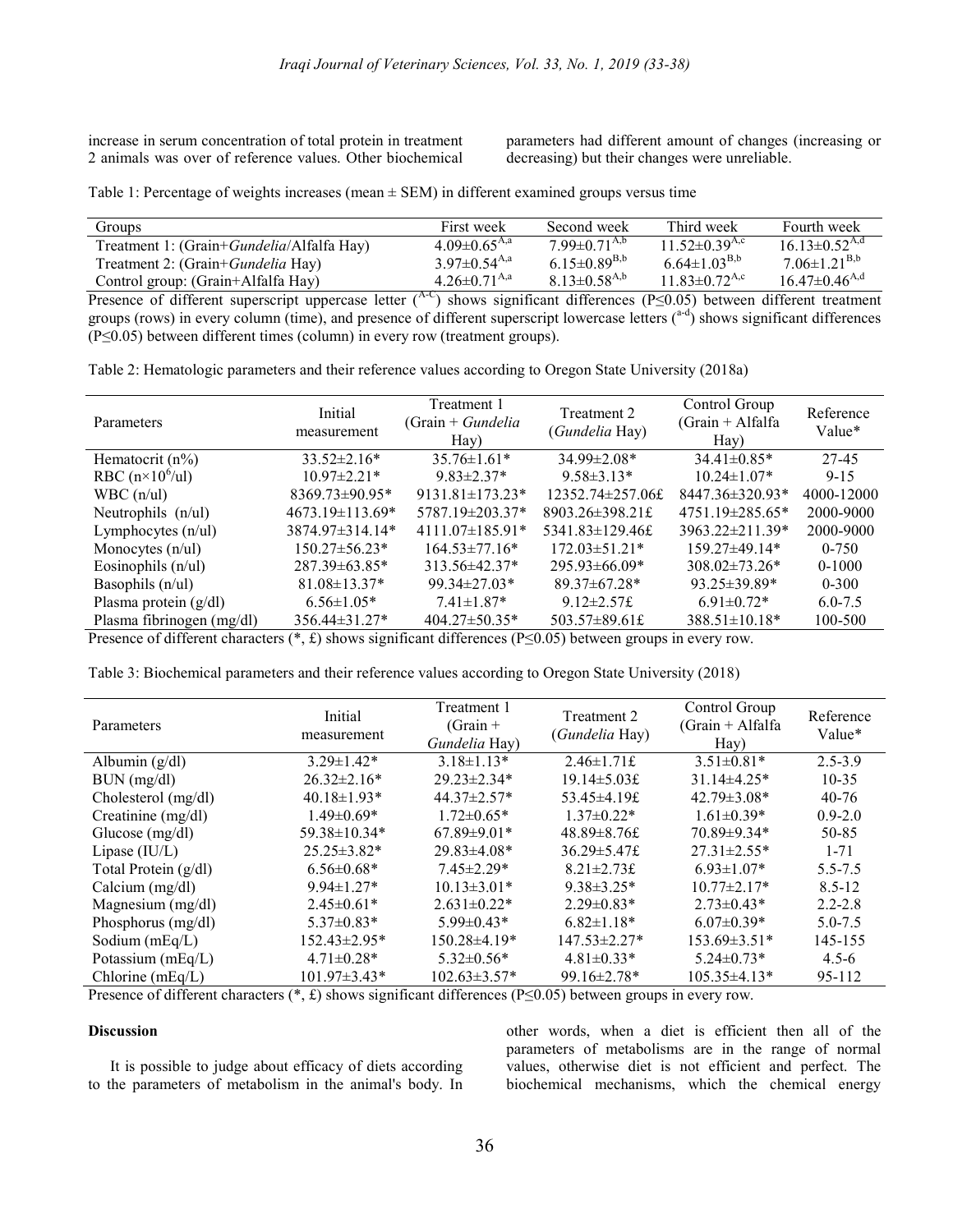contained in foodstuffs are made available to the human/animal's body, are collectively described as metabolism. Thus, the description of the metabolism of a foodstuff encompasses the biochemical events that occur from the moment of ingestion to its final breakdown and excretion, and classically, these biochemical events have been divided into the metabolism of the three major constituents of food; carbohydrates, proteins, and lipids (18). In the current study, the effects of diets containing different amount of Gundelia tournefortii L. on performance rate and hematologic and biochemical parameters (efficacy of diets) in Iranian Afshari breed fattened sheep were studied for the first time.

It is identified that the major components of *Gundelia* are palmitic acid, lauric acid, alpha ionene, myristic acid, 1 hexadecanol, 2-methyl, phytol and beta turmerone. Seed oil of this plant has oleic and linoleic acid contents. Gundelia flower buds are rich in crude oil, crude protein, crude fiber, potassium, calcium, phosphorous, sodium, ferric, magnesium and zinc. The oil of flower buds is rich in linoleic, oleic, palmitic, stearic, vacsenic, arachidic acids, etc., also it has great amounts of vitamin E active compounds as α-tocopherol and γ-tocopherol. Carbohydrates level in this plant is low, so it cannot act as a great direct energy source (3,13,19). The result of current study agreed with mentioned data and shows that concentration of glucose, as the main source for energy in body, has decrease due to feeding of diet containing this plant singly, and decrease of glucose concentration resulted in poor performance rate in this group's animals, but this decrease can be solved by combination of Gundelia hay with other materials like grains, and in the current study, animals which were fed oat grain and Gundelia hay had great performance rate.

As mentioned in last paragraph, Gundelia has so many lipid/fat components which need processing to be accessed in body. Lipase is an enzyme that catalyzes the hydrolysis of fats/lipids and has essential roles in the digestion, transport and processing of dietary lipids (20,21). Also, cholesterol is a type of lipid molecules biosynthesized by all animal cells. It is an essential structural component of all animal cell membranes and is essential to maintain both membrane structural integrity and fluidity. Cholesterol allows animal cells to function without a cell wall; in addition, it serves as a precursor for the biosynthesis of steroid hormones, bile acid and etc. (22). The result of the current study shows that serum concentration of cholesterol and lipase as a parameter of lipid synthesis had an increasing in groups which were fed diets containing different amounts of Gundelia tournefortii L., and it is clear that Gundelia can act as a great source of fatty acids for animals.

 Blood urea nitrogen (BUN) shows the amount of urea nitrogen found in blood. The liver produces urea in the urea

cycle as a waste product of the digestion of protein. BUN concentration may be useful indicator of protein status within a group of animals, and could help to fine-tune diets or identify problems with a feeding program (23, 24). The result of this study shows that BUN had a decrease in groups that were fed Gundelia. It is identified that the level of proteins in this plant is low (13), so production of urea as a waste metabolite of protein's digestion will be lesser due to diets containing it singly, but this lower amount of proteins can be solved by combination of Gundelia with other sources having higher amount of proteins like grains and alfalfa hay.

 White blood cells or leukocytes are important part of the immune system and are involved in protection of body. Their numbers will be increased due to any infectious diseases (25). The results of the present study show that total number of White Blood Cells (WBC), differential number of neutrophils and differential number of lymphocytes had an increasing in groups fed diet containing Gundelia. It was unidentified since all the animals were health and without any signs of diseases, so astute clinical examinations were done; oral lesions due to insertion of plant's acicula were reason. These lesions were lesser in group fed by diet containing oat grain and Gundelia, so in this group the increase of the abovementioned parameters was not significant. Also, fibrinogen is a glycoprotein that in animals circulates in the blood. During tissue and vascular injury, it is converted enzymatically by thrombin to fibrin and subsequently to a fibrin-based blood clot. Fibrinogen functions primarily to occlude blood vessels and thereby stop excessive bleeding. However, fibrinogen's product (fibrin) binds and reduces the activity of thrombin. Fibrinogen production is stimulated due to any damage which can make bleeding in the body (26,27). In the current study increase in concentration of plasma fibrinogen was a subsequent result of inflammation reactions due to oral lesions and parallel increases in both of plasma and serum protein concentration, at the same time with increase in fibrinogen concentration in plasma and decreasing of albumin concentration in serum, indicate that they were obviously as subsequent results of inflammation reactions due to oral lesions. In order to reduce these predictable lesions, it is traditionally suggested to moisten hay before use.

 In conclusion, the current study as the first one shows the effects of diets containing Gundelia tournefortii L. on performance rate and health status of animals. Performance rate of treatment 2, which was fed Gundelia hay singly, was lower than other groups and performance rates of combined diets of grain and Gundelia and diet of grain and alfalfa hay were similar and also efficient. The total number of White Blood Cells (WBC), differential number of neutrophils and lymphocytes, concentration of plasma proteins, concentration of plasma fibrinogen and serum